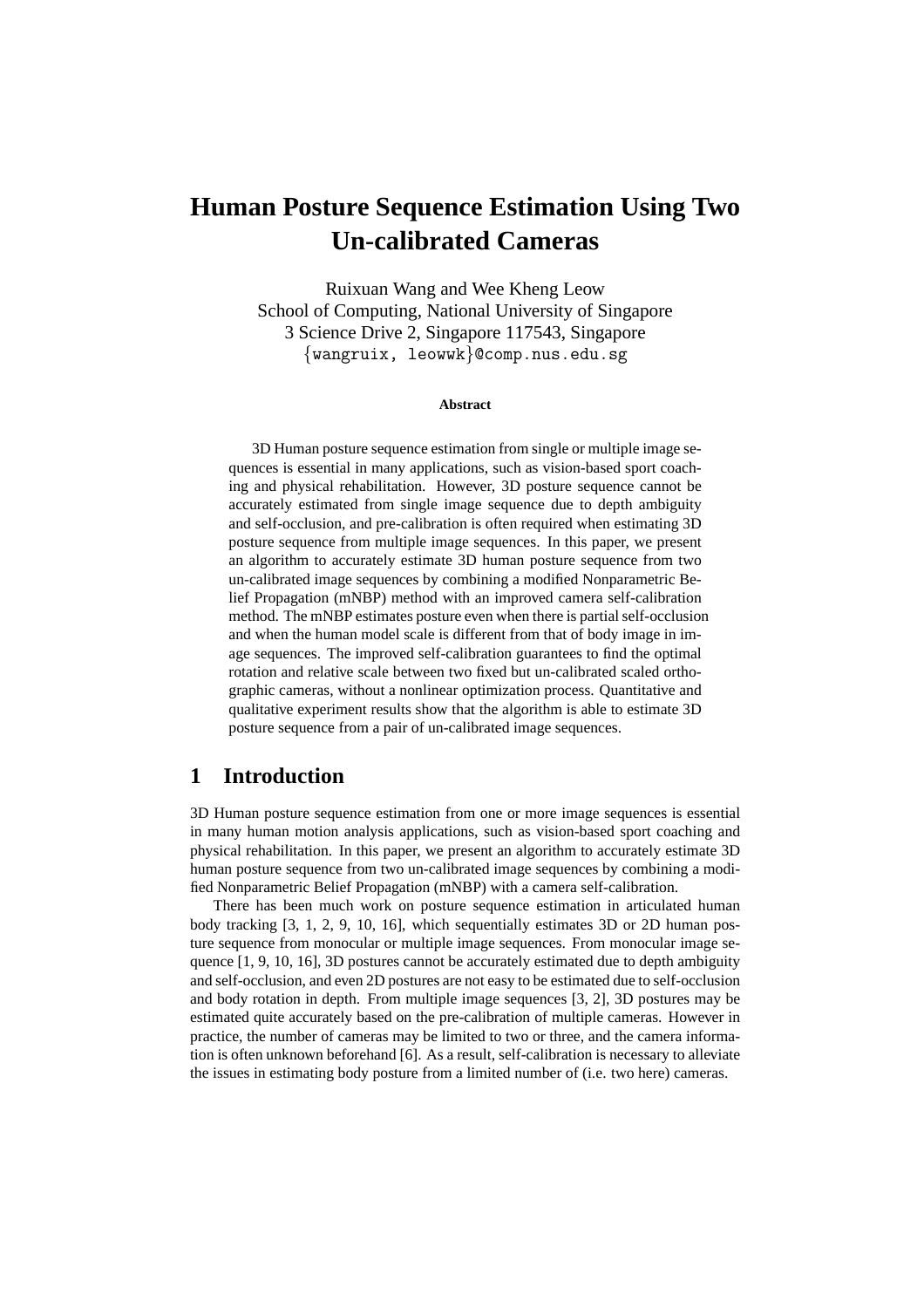Several work has been done on camera self-calibration from two human motion image sequences [6, 15]. However, they assume that 2D posture in each image is known in advance. In fact, it is not trivial and even difficult to get 2D posture from each image. In this paper, we introduce a mNBP method to automatically estimate 2D posture from the images, and at the same time, we develop an improved self-calibration method in which the optimal camera information can be directly found, without requiring a nonlinear optimization process which is the case in [6, 15].

In the following, based on a graphical model (Section 2), the mNBP algorithm is briefly introduced (Section 3) to estimate 2D (or 3D) posture from single (or multiple) image. Then one self-calibration method is improved (Section 4). By iterating the mNBP and the self-calibration two or three times, accurate 3D posture sequence can be estimated from a pair of un-calibrated image sequences, which has been shown by the experiments (Section 6).

### **2 Articulated Human Body Model**

A human skeleton model (Figure 1(a)) is used to represent body joints and bones, and a triangular mesh model (Figure 1(b)) is used to represent the body shape. Each vertex in the mesh is attached to the related body part (Figure 1(c)). For each body part's shape, two parameters (length and width) are used to represent the size.

Human body posture  $\mathscr X$  is represented by a set of body parts' poses,  $\mathcal{X} = {\mathbf{x}_i | i \in \mathbb{R}^d}$  $\mathscr{V}$ , where  $\mathscr{V}$  is the set of body parts. Body part pose  $\mathbf{x}_i = (\mathbf{p}_i, \theta_i)$  represent the  $i^{th}$  body part's 3D position  $\mathbf{p}_i$  and 3D orientation  $\theta_i$ . Given the shape and size of human body, any body posture  $\mathscr X$  can be rendered and projected to generate a synthetic image observation. During posture estimation, each synthetic observation will be used to compare with a real image observation  $\mathscr{Z} =$ 



Figure 1: Human body model.

 $\{z_i | i \in \mathcal{V}\}\$ , where  $z_i$  represents the real image observation for the *i*<sup>th</sup> body part. The relationship between  $\mathbf{x}_i$  and  $\mathbf{z}_i$  is represented by the observation function  $\phi_i(\mathbf{x}_i, \mathbf{z}_i)$ . In addition due to the articulation, every pair of adjacent body parts  $\mathbf{x}_i$  and  $\mathbf{x}_j$  must be connected. This constraint is enforced by the potential function  $\psi_{ij}(\mathbf{x}_i, \mathbf{x}_j)$ .

A tree-structured graphical model (Figure 1(d)) is used to represent the articulated human body model. The tree consists of a set of nodes  $\mathcal V$  and a set of edges  $\mathcal E$ . Each node  $i \in \mathcal{V}$  is associated with  $\mathbf{x}_i$  and  $\mathbf{z}_i$  of the *i*<sup>th</sup> body part, and each edge  $(i, j) \in \mathcal{E}$  is associated with the potential function  $\psi_{ij}(\mathbf{x}_i, \mathbf{x}_j)$ .

### **3 Posture Estimation by mNBP**

A modified NBP (mNBP) method is introduced that can cope with partial self-occlusion and different body image sizes in estimating 2D (or 3D) human posture from single (or multiple) image.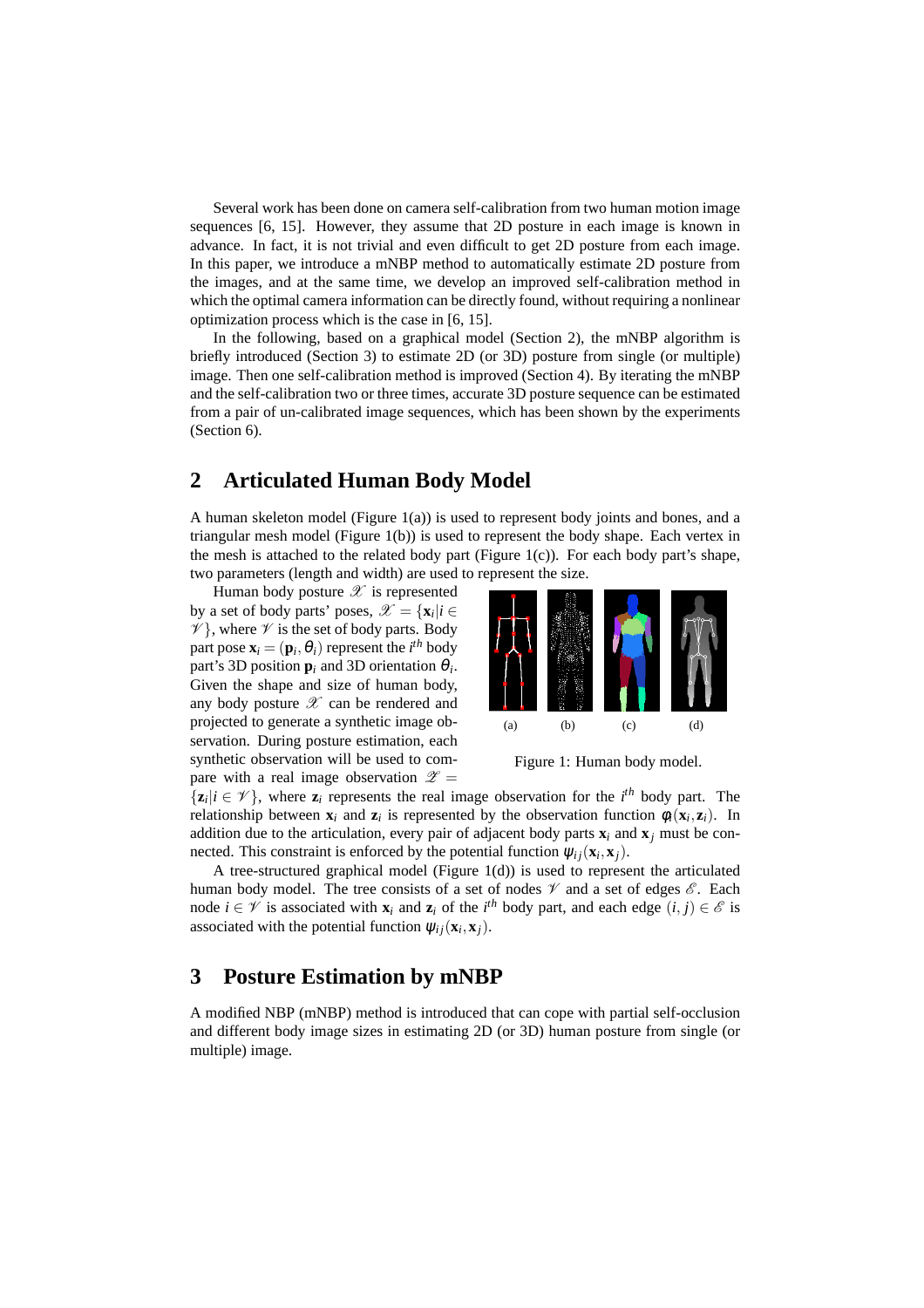NBP [11, 12, 4] can be used to estimate each body part's pose. However, it assumes that observation of each part can be obtained independently [11, 12]. This limits it to cases where there is no self-occlusion. We modify NBP to handle occlusion by changing the joint probability of body posture  $\mathscr X$  and image observation  $\mathscr Z$  to Equation (1). Similar to NBP [11], we may calculate marginal distributions by Equations (2) and (3),

$$
p(\mathscr{X},\mathscr{Z}) = \alpha_1 \prod_{(i,j)\in\mathscr{E}} \psi_{ij}(\mathbf{x}_i,\mathbf{x}_j) \prod_{i\in\mathscr{V}} \phi_i(\mathscr{X},\mathbf{z}_i)
$$
(1)

$$
m_{ij}^n(\mathbf{x}_j) \sim \alpha_2 \int_{\mathbf{x}_i} \psi_{ij}(\mathbf{x}_i, \mathbf{x}_j) \phi_i(\mathbf{x}_i, \tilde{\mathscr{X}}_{-i}^{n-1}, \mathbf{z}_i) \prod_{k \in \Gamma(i) \setminus j} m_{ki}^{n-1}(\mathbf{x}_i) d\mathbf{x}_i \tag{2}
$$

$$
\hat{p}^n(\mathbf{x}_j|\mathscr{Z}) \quad \propto \quad \alpha_3 \phi_j(\mathbf{x}_j, \tilde{\mathscr{X}}_{-j}^{n-1}, \mathbf{z}_j) \prod_{i \in \Gamma(j)} m_{ij}^n(\mathbf{x}_j) \tag{3}
$$

where  $m_{ij}^n(\mathbf{x}_j)$  is the message propagated from node *i* to *j* in iteration *n*.  $\Gamma(i) = \{k | (i, k) \in$  $\mathscr{E}$ } is the neighbor of node *i*, and  $\Gamma(i)\backslash j$  is the neighbor of *i* except *j*.  $\tilde{\mathscr{X}}_{-i}^{n-1}$  is the set of body parts' pose estimations except the *i*<sup>th</sup> body part from the  $(n-1)$ <sup>th</sup> iteration.

When body part  $i$  is partially occluded by some others, its image observation  $z_i$  is generated by both this part and the others. Together with the other body parts' estimations  $\widetilde{\mathcal{X}}_{-i}^{n-1}$  coming from previous iteration, each estimate of **x**<sub>*i*</sub> can generate corresponding observations to measure the observation functions.

As another limitation, NBP assumes that the size ratio between 3D human model and each body image is known such that each body posture can be rendered and compared with the real image in the same scale. However, the body image size may often change overtime due to the body translation in depth. The mNBP can cope with such case by updating human model scales when estimating each **x***<sup>i</sup>* . For each possible model scale, **x***<sup>i</sup>* and  $\tilde{\mathscr{X}}_{-i}^{n-1}$  are used to generate a corresponding observation to measure the observation functions. Based on the measurement, the scale can be updated in each iteration.

Compared to these existing NBP algorithms [12, 4], the mNBP can cope with selfocclusion and the change of body image size overtime. Furthermore, the mNBP embeds the simulated annealing idea into the algorithm by using a decreasing factor  $\lambda$  to modify potential functions in each NBP iteration. For more detail about how to design potential function  $\psi_{ij}(\mathbf{x}_i, \mathbf{x}_j)$  and observation function  $\phi_i(\mathbf{x}_i, \tilde{\mathscr{X}}_{-i}^{n-1}, \mathbf{z}_i)$ , and how to implement the modified NBP, please refer to [13].

### **4 Self-calibration of Two Cameras**

Based on the estimated 2D posture in each image, a self-calibration method is improved to reconstruct 3D body postures and camera relative rotation and scale from two uncalibrated image sequences by using kinematic constraints of human body [6, 15]. In the following, we introduce our method by assuming that the two cameras are scaled orthographic and the two camera scales are fixed throughout the image sequences. Then the method is easily extended to the case of changing scales of scaled orthographic cameras.

#### **4.1 Related Methods**

Our improved self-calibration method is based on the ideas in [6, 15]. Suppose  $\mathbf{p}_{ij}$  (*i* = 1,...,*F*;  $j = 1, ..., N$ ) is the unknown 3D position of the  $j<sup>th</sup>$  body joint in the  $i<sup>th</sup>$  frame,  $y_{ij1}$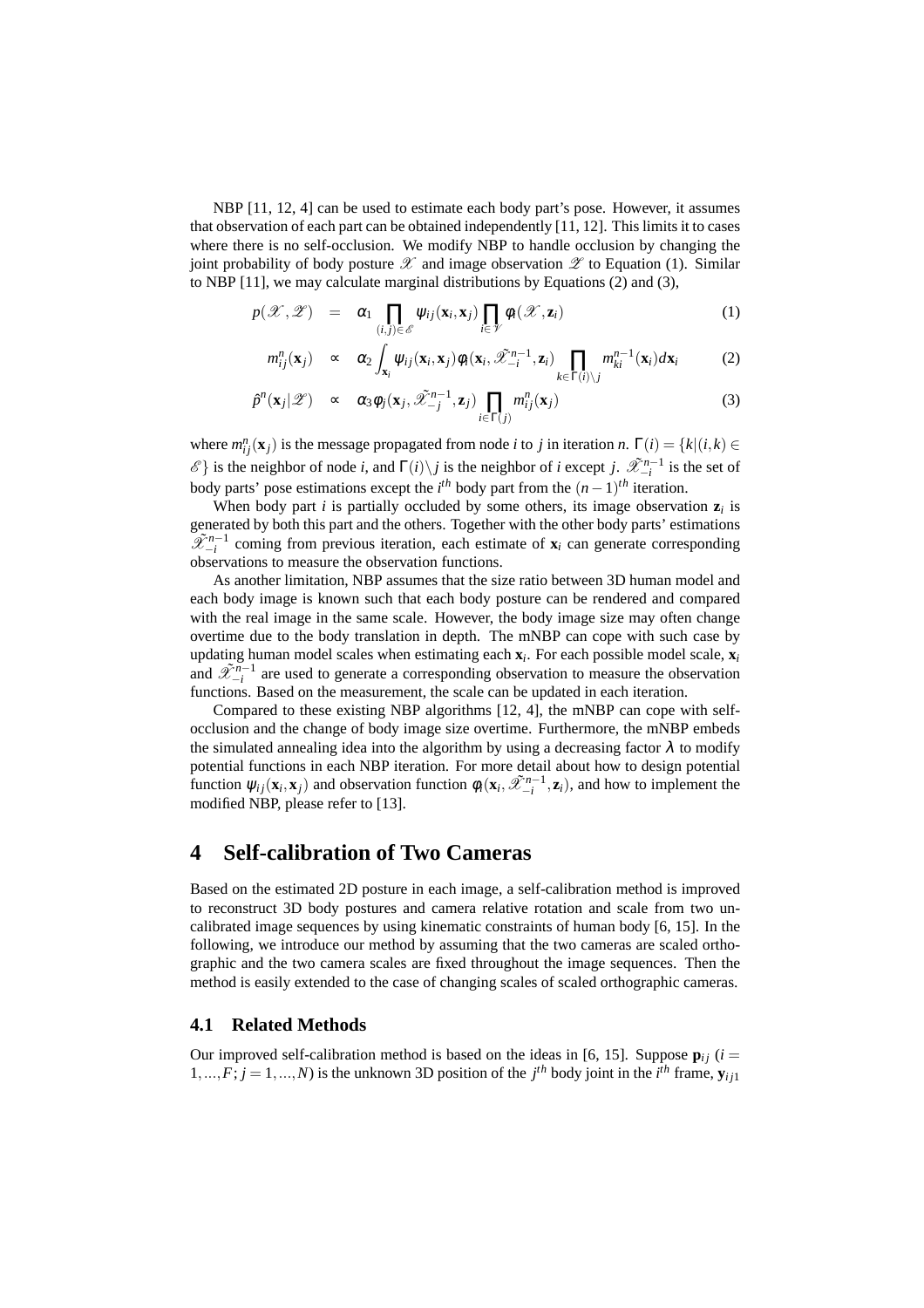and  $\mathbf{y}_{i/2}$  are the two correspondingly estimated 2D body points in image sequence 1 and 2 respectively. Then each sequence of estimated 2D body joints can be viewed as the scaled orthographic projection of *FN* body joints in a static scene [6]. Assuming that  $\mathbf{p}_{ij}$  and  $\mathbf{y}_{ij}$ are centralized, Equation (4) can be obtained by SVD [14]

$$
\mathbf{W} = \begin{bmatrix} \mathbf{y}_{111} & \cdots & \mathbf{y}_{1N1} & \mathbf{y}_{211} & \cdots & \cdots & \mathbf{y}_{FN1} \\ \mathbf{y}_{112} & \cdots & \mathbf{y}_{1N2} & \mathbf{y}_{212} & \cdots & \cdots & \mathbf{y}_{FN2} \end{bmatrix}
$$

$$
= \begin{bmatrix} \hat{\mathbf{R}}_1 \\ \hat{\mathbf{R}}_2 \end{bmatrix} \begin{bmatrix} \hat{\mathbf{p}}_{11} & \cdots & \hat{\mathbf{p}}_{1N} & \hat{\mathbf{p}}_{21} & \cdots & \cdots & \hat{\mathbf{p}}_{FN} \end{bmatrix}
$$
(4)

where  $\hat{\mathbf{R}}_1$  and  $\hat{\mathbf{R}}_2$  are the reconstructed two camera projection matrices, and  $\hat{\mathbf{p}}_{ij}$ 's are the reconstructed 3D body joints. All the reconstructions are up to an unknown affine transformation **A**, i.e.,

$$
\begin{bmatrix} s_1 \mathbf{R}_1 \\ s_2 \mathbf{R}_2 \end{bmatrix} \cdot \mathbf{p}_{ij} = \begin{bmatrix} \hat{\mathbf{R}}_1 \\ \hat{\mathbf{R}}_2 \end{bmatrix} \mathbf{A}^{-1} \cdot \mathbf{A} \hat{\mathbf{p}}_{ij}
$$
(5)

where **A** is a full rank  $3 \times 3$  matrix,  $s_1$  and  $s_2$  are the unknown scales of the two cameras, and  $\mathbf{R}_1 = (\mathbf{R}_{11} \ \mathbf{R}_{12})^T$  and  $\mathbf{R}_2 = (\mathbf{R}_{21} \ \mathbf{R}_{22})^T$  are the unknown true projection matrices whose rows (e.g.,  $\mathbf{R}_{11}^T$ ) are unit vectors. To reconstruct the structure (i.e.,  $\mathbf{p}_{ij}$ ) and camera motion (i.e.,  $s_1\mathbf{R}_1$  and  $s_2\mathbf{R}_2$ ), a reasonable affine transformation **A** has to be found.

By QR decomposition,  $A = SU$ , where S is an orthonormal rotation matrix and U is an upper triangular matrix. In general, **S** can be ignored and **U** may only be obtained up to a scale [15].

In order to find **U** that has six unknown (but five independent) parameters, two camera views are not enough when the cameras are scaled orthographic [7]. Assuming that the two cameras have zero skew and unit aspect ratio, only four camera constraints can be obtained. Therefore, other constraints have to be used. In the method of Liebowitz and Carlson [6, 15], two kinds of rigid link constraints are used: (1) every two body parts have a constant length ratio, and (2) each body part has a constant length over time.

Let  $A_1$  and  $A_2$  be the two end joints of body part  $\mathscr{L}_A$ ,  $B_1$  and  $B_2$  be the ends of body part  $\mathscr{L}_B$ . Let  $\mathbf{X}_{iA} = \hat{\mathbf{p}}_{iA_1} - \hat{\mathbf{p}}_{iA_2}$  and  $\mathbf{X}_{iB} = \hat{\mathbf{p}}_{iB_1} - \hat{\mathbf{p}}_{iB_2}$  denote the two estimated body parts at *i*<sup>th</sup> frame. Given the length ratio  $r_{AB}$  of body part  $\mathcal{L}_A$  to  $\mathcal{L}_B$ , from the first kind of rigid link constraint, there is [6]  $\mathbf{X}_{iA}^T \Omega \mathbf{X}_{iA} = r_{AB}^2 \mathbf{X}_{iB}^T \Omega \mathbf{X}_{iB}$ , where  $\Omega = \mathbf{U}^T \mathbf{U}$ . Similarly, from the second kind of rigid link constraint, there is  $\mathbf{X}_{i,A}^T \Omega \mathbf{X}_{i,A} = \mathbf{X}_{i+1,A}^T \Omega \mathbf{X}_{i+1,A}$ . The two constraint equations are actually linear in term of the six (but five independent) unknown parameters in the symmetrical matrix  $\Omega$ . By combining the equations coming from all the frames, a linear solution of  $\Omega$  can be obtained by solving over-constraint linear equations [6]. Unfortunately, such solution of  $\Omega$  is seldom positive definite due to the noise in estimated 2D joints [15]. Since **U** can be recovered (up to reflection transformation) by Cholesky factorization of  $\Omega$  if and only if  $\Omega$  is positive definite, the method of Liebowitz and Carlson often gets into trouble in practice.

Furthermore, since the scaled orthographic camera constraints are linearly related not to Ω but to  $\Omega^{-1}$ , the camera constraints cannot easily be combined with the rigid link constraints. As a result,  $\Omega$  has to be solved numerically by a nonlinear optimization process in [6]. By contrast, the method of Tresadern and Reid [15] can first eliminate four degrees of freedom in  $\Omega^{-1}$  by considering the camera constraints, and then numerically find the other two unknown parameters of  $\Omega^{-1}$  by a nonlinear optimization process.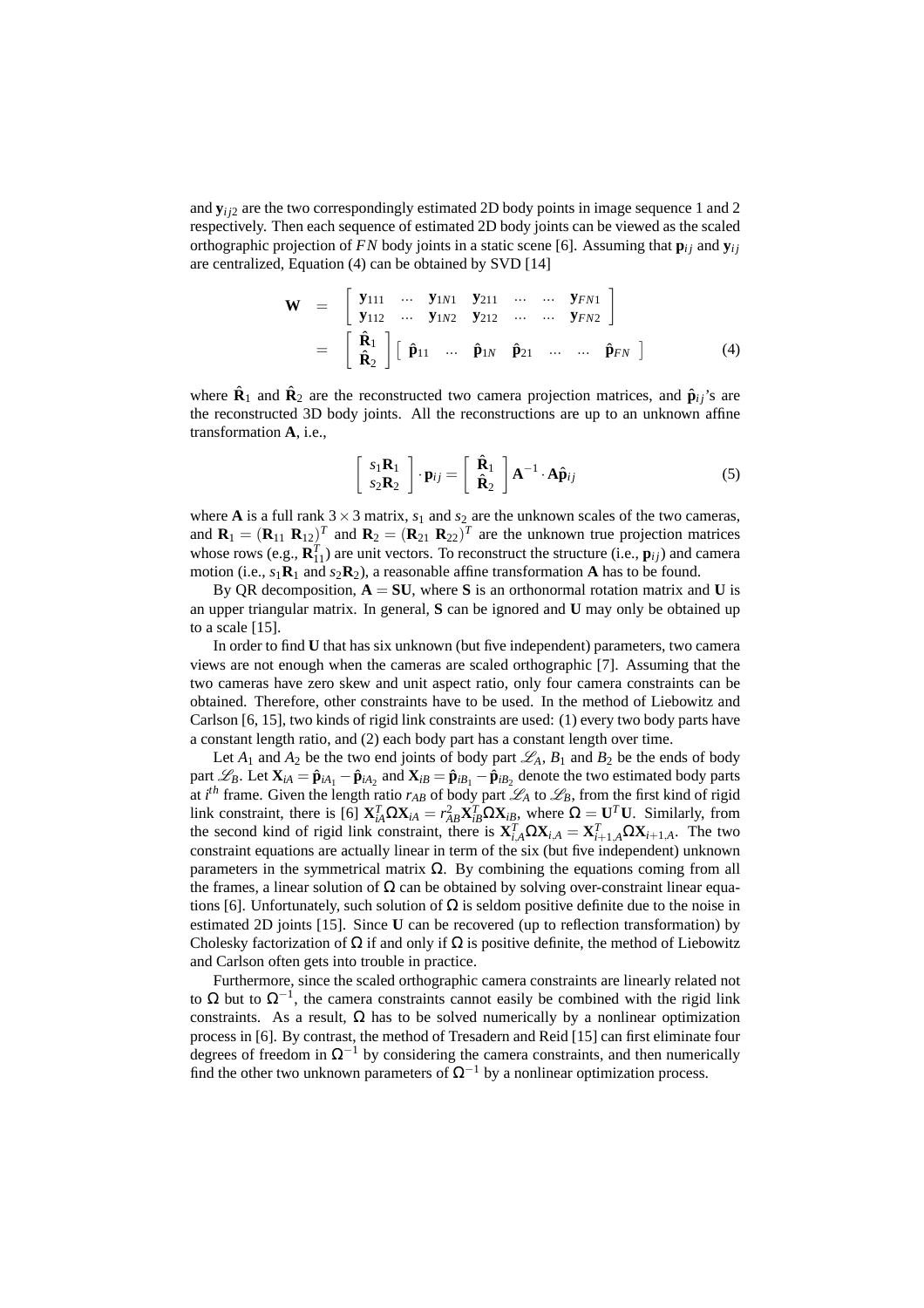#### **4.2 The Improved Method**

Compared with the above two methods, we observe that one of the two camera scales can be absorbed into  $U^{-1}$ . As a result,  $U^{-1}$  and corresponding  $\Omega^{-1}$  will have six independently unknown parameters, and at the same time camera constraints can eliminate five of the six DOFs of  $\Omega^{-1}$ . We show that the remained single unknown parameter can easily be embedded into the rigid link constraints which are related to  $\Omega$ , and the single unknown parameter can be directly obtained by solving an equation of one-variable six-order polynomial. Our method can guarantee to find the optimal solution  $U^{-1}$  (or **U**) in the sense of mean squared error, without any nonlinear optimization process like others [6, 15].

Let  $s = s_2/s_1$  be the camera relative scale, Equation (5) can be transformed to (6)

$$
\begin{bmatrix} \mathbf{R}_1 \\ s\mathbf{R}_2 \end{bmatrix} \cdot s_1 \mathbf{p}_{ij} = \begin{bmatrix} \hat{\mathbf{R}}_1 \\ \hat{\mathbf{R}}_2 \end{bmatrix} \mathbf{U}^{-1} \cdot \mathbf{U} \hat{\mathbf{p}}_{ij}
$$
 (6)

where **U** has six DOFs. From the camera constraints, there is

$$
\mathbf{R}_{11}^T \Omega^{-1} \mathbf{R}_{11} = 1 \tag{7}
$$

$$
\mathbf{R}_{12}^T \Omega^{-1} \mathbf{R}_{12} = 1 \tag{8}
$$

$$
\mathbf{R}_{11}^T \Omega^{-1} \mathbf{R}_{12} = 0 \tag{9}
$$

$$
\mathbf{R}_{21}^T \Omega^{-1} \mathbf{R}_{21} - \mathbf{R}_{22}^T \Omega^{-1} \mathbf{R}_{22} = 0 \tag{10}
$$

$$
\mathbf{R}_{21}^T \Omega^{-1} \mathbf{R}_{22} = 0 \tag{11}
$$

The five equations are actually linear equations in terms of the six independent parameters of  $\Omega^{-1}$ . Denote the particular and the homogeneous solution of the under-constrained linear equations by  $\Omega_0^{-1}$  and  $\Omega_1^{-1}$  respectively, all the possible solutions of  $\Omega^{-1}$  that satisfy the camera constraints can then be represented by  $\Omega^{-1}(\beta) = \Omega_0^{-1} + \beta \Omega_1^{-1}$ . Since a real matrix  $\Omega^{-1}(\beta)$  is positive definite if and only if the determinants of all its top left corner submatrix are positive, and the determinants are simple functions of  $\beta$ , the valid range  $(\beta_{min}, \beta_{max})$  of  $\beta$  that satisfy the positive definite property of  $\Omega^{-1}(\beta)$  can be obtained.

Noticing that  $\Omega^{-1}(\beta)$  is a 3 × 3 matrix with parameter  $\beta$ , we can get  $\Omega(\beta)$ ,

$$
\Omega(\beta) = \frac{1}{f^{[3]}(\beta)} \begin{bmatrix} f_{11}^{[2]}(\beta) & f_{12}^{[2]}(\beta) & f_{13}^{[2]}(\beta) \\ f_{21}^{[2]}(\beta) & f_{22}^{[2]}(\beta) & f_{23}^{[2]}(\beta) \\ f_{31}^{[2]}(\beta) & f_{32}^{[2]}(\beta) & f_{33}^{[2]}(\beta) \end{bmatrix}
$$

where  $f^{[i]}(\beta)$  is an *i*<sup>th</sup> order polynomial in terms of  $\beta$ .

Then from the rigid link constraints, over-constraint equations can be obtained:

$$
\mathbf{E}(\boldsymbol{\beta}) = \frac{1}{f^{[3]}(\boldsymbol{\beta})}\mathbf{C}\boldsymbol{\mathscr{B}} = \mathbf{0}
$$
 (12)

where **C** is the constraint matrix which combine all the rigid link constraints in all frames, and  $\mathscr{B} = (\beta^2 \quad \beta \quad 1)^T$ . In the presence of noise in estimated 2D joints,  $\mathbf{E}(\beta)$  will not be **0** and we can use  $F(\beta)$  to evaluate the goodness of  $\beta$ ,

$$
F(\boldsymbol{\beta}) = \mathbf{E}^T(\boldsymbol{\beta})\mathbf{E}(\boldsymbol{\beta}) = f^{[4]}(\boldsymbol{\beta})/\{f^{[3]}(\boldsymbol{\beta})\}^2
$$
\n(13)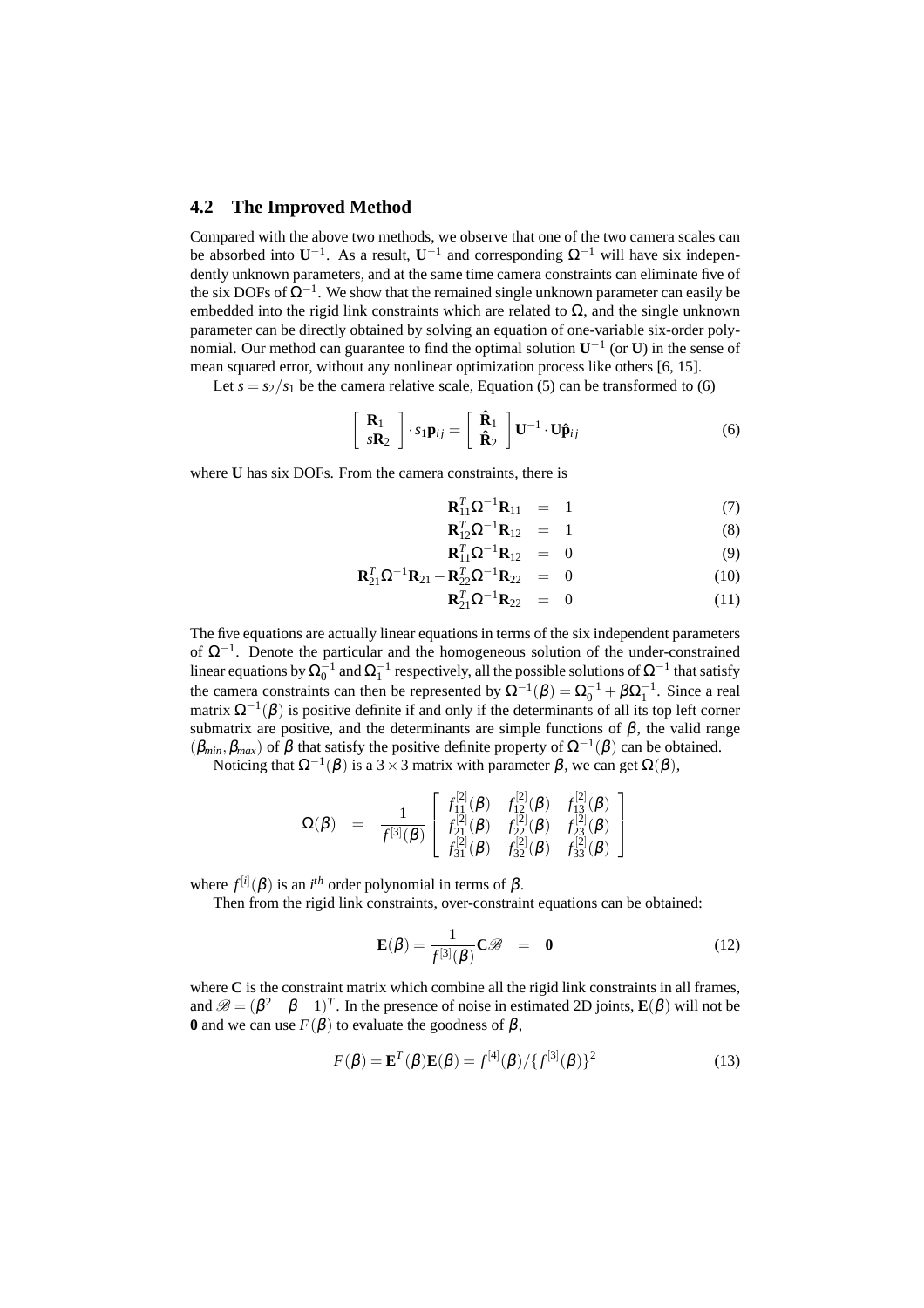where the best  $\beta$  corresponds to one minimum of  $F(\beta)$ . All the possible minima can be found by solving the first derivative equation of  $F(\beta)$ ,

$$
F'(\beta) = f^{[6]}(\beta) / \{f^{[3]}(\beta)\}^3 = 0
$$
\n(14)

i.e.,  $f^{[6]}(\beta) = 0$ . The roots of the sixth-order polynomial can be easily obtained, and the best  $\beta$  solution is the one on which  $F(\beta)$  is global minimum in the valid range  $(\beta_{min}, \beta_{max})$ . Note that such solution must exist because the non-negative  $F(\beta)$  increase to infinity at β*min* and β*max*.

Given the best  $\beta$  and then the  $\Omega(\beta)$ , the affine matrix **U** can be got from the Cholesky factorization of  $\Omega(\beta)$  up to a reflection transformation, and then the camera relative motion and the metric 3D structure can be obtained. Note that the reflection ambiguity can be eliminated by re-measuring the observation function using the reconstructed camera motion and the estimated postures by mNBP.

### **4.3 The Extension of the Improved Method**

In practice, each camera scale can change over time due to large motion in depth. In this case, one affine transformation **U** has to be estimated for each frame pair in the two image sequences. Since each **U** is obtained in a single frame pair, the second rigid link constraints on consecutive frames cannot be used. Even so, the constraint on cameras and the first kind of rigid constraint are enough to reconstruct each **U**.

When the two cameras are fixed, the reconstructed **U** for different frame pairs should be different only in a scale factor. Although independent reconstruction of **U**'s cannot assure such constraint, this issue can be easily solved in a final bundle adjustment [15].

### **5 Iteration Process**

By combining the above two sections, an iteration process is often required to estimate more accurate 3D human postures. In the first iteration, 2D joints in each image are estimated independently of the other image sequence, due to the unknown camera relative motion. Therefore, the estimated 2D joints may not be accurate enough especially when severe self-occlusion between body parts happens. The noise in the 2D joints will then make the reconstruction of camera relative motion and 3D body joints not be accurate. As a result, an iteration process is required to improve the estimation accuracy. In the next iteration, the reconstructed (approximate) camera relative motion can be used to help estimate both 2D and 3D positions of body joints, by combining the image information coming from the two camera views. The more accurate 2D joints can be used to reconstruct 3D camera relative motion and 3D joints more accurately, which can be shown by our test results.

### **6 Experimental Results**

Quantitative and qualitative evaluation of our algorithm are performed with three tests. The first test evaluates the modified NBP's capability for estimating human posture when the scales of 3D human model and the body image in the input image are different. For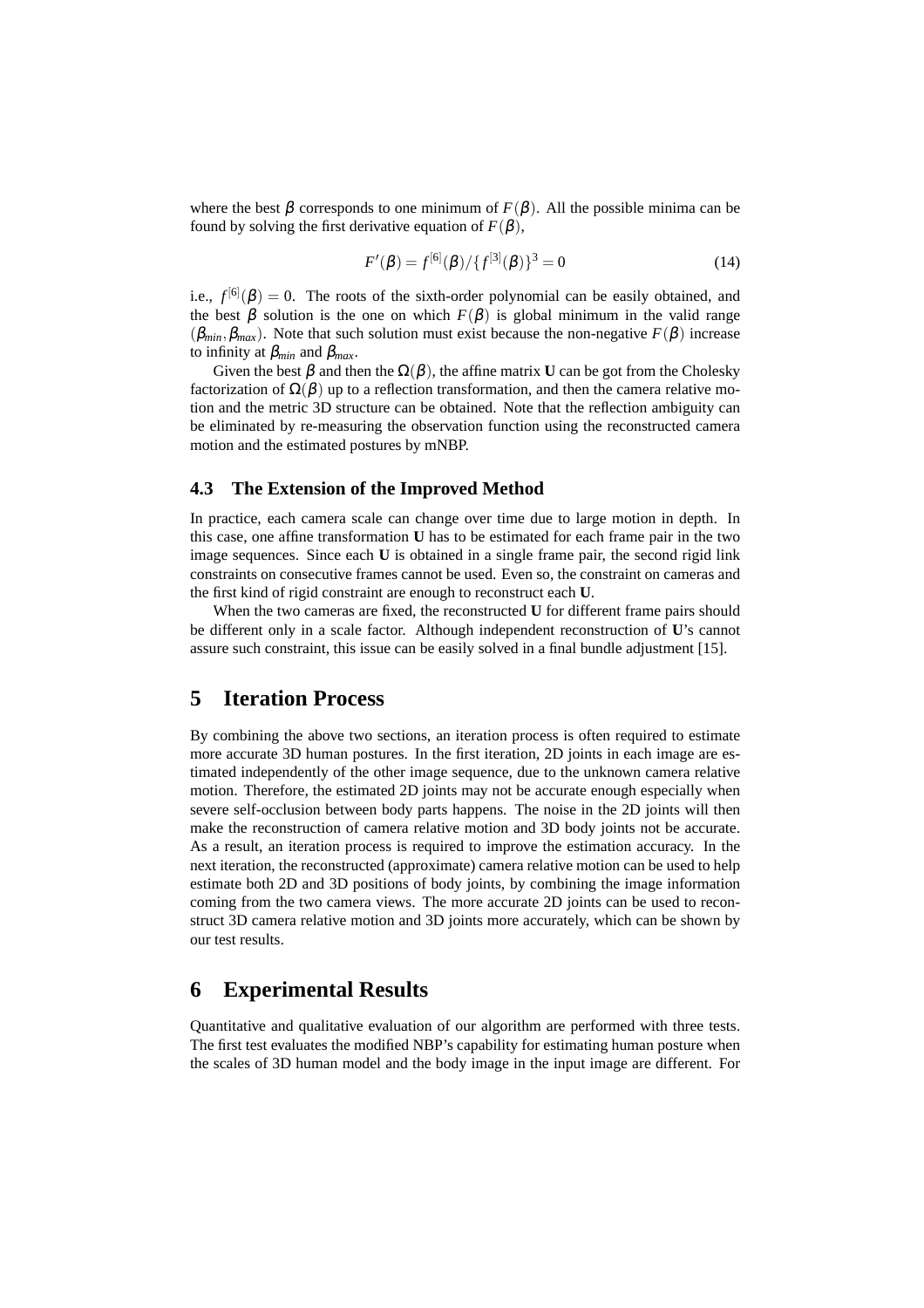estimating posture in the case of self-occlusion and large initial posture, please refer to our previous work [13]. The second test evaluates the accuracy and robustness of the improved self-calibration algorithm. The third one evaluates the capability of 3D posture sequence estimation by combining the mNBP and the self-calibration algorithm.

To quantitatively evaluate our algorithm, we capture human motion using Gypsy motion capture system and extract a 3D posture sequence from the motion. Every posture is mapped to a 54-DOF human skeleton model with mesh model for skin, and rendered using OpenGL from two viewpoints to get the two input image sequences. To obtain initial posture for each input image, we add some uniform random noise to joint angles of the true posture. Note that the estimated posture of previous frame can also be used as the initial posture for the current frame image.

### **6.1 Posture Estimation under Different Human Model Scales**

In the first test, the mNBP algorithm is used to estimate posture from a single image, therefore the depth information cannot be accurately estimated. As a result, 2D joint position error  $E_{2D} = \frac{1}{nh} \sum_{i=1}^{n} ||\hat{\mathbf{y}}_{2i} - \mathbf{y}_{2i}||$  is computed to assess the algorithm performance, where  $\hat{\mathbf{y}}_{2i}$  and  $\mathbf{y}_{2i}$  are the estimated and the true 2D image position of the *i*<sup>th</sup> body joint respectively. *h* is the articulated body height and it is about 195 pixels in the test.



Figure 2: Test 1. (a), (b) and (c) are the images of an initial posture corresponding to three different human model scales. (d) is the input image. (e),  $(f)$  and  $(g)$  are images of the estimated postures respectively. (h) is the error  $E_{2D}$ , starting from different human model scales. (i) is the scale changing of human model.

Figures 2 (a)-(g) illustrate one example to estimate body posture from different human model scales. We can see that the estimated (projected 2D) posture is very close to the true posture, whatever the model scale is. For this example, Figure 2 (h) shows that, after 15 iterations or so, the error  $E_{2D}$  has decreased to a relatively small value. Figure 2 (i) tells us that the human body model can be modified to the approximate body size in the input image in several (i.e. 6 or so) iterations.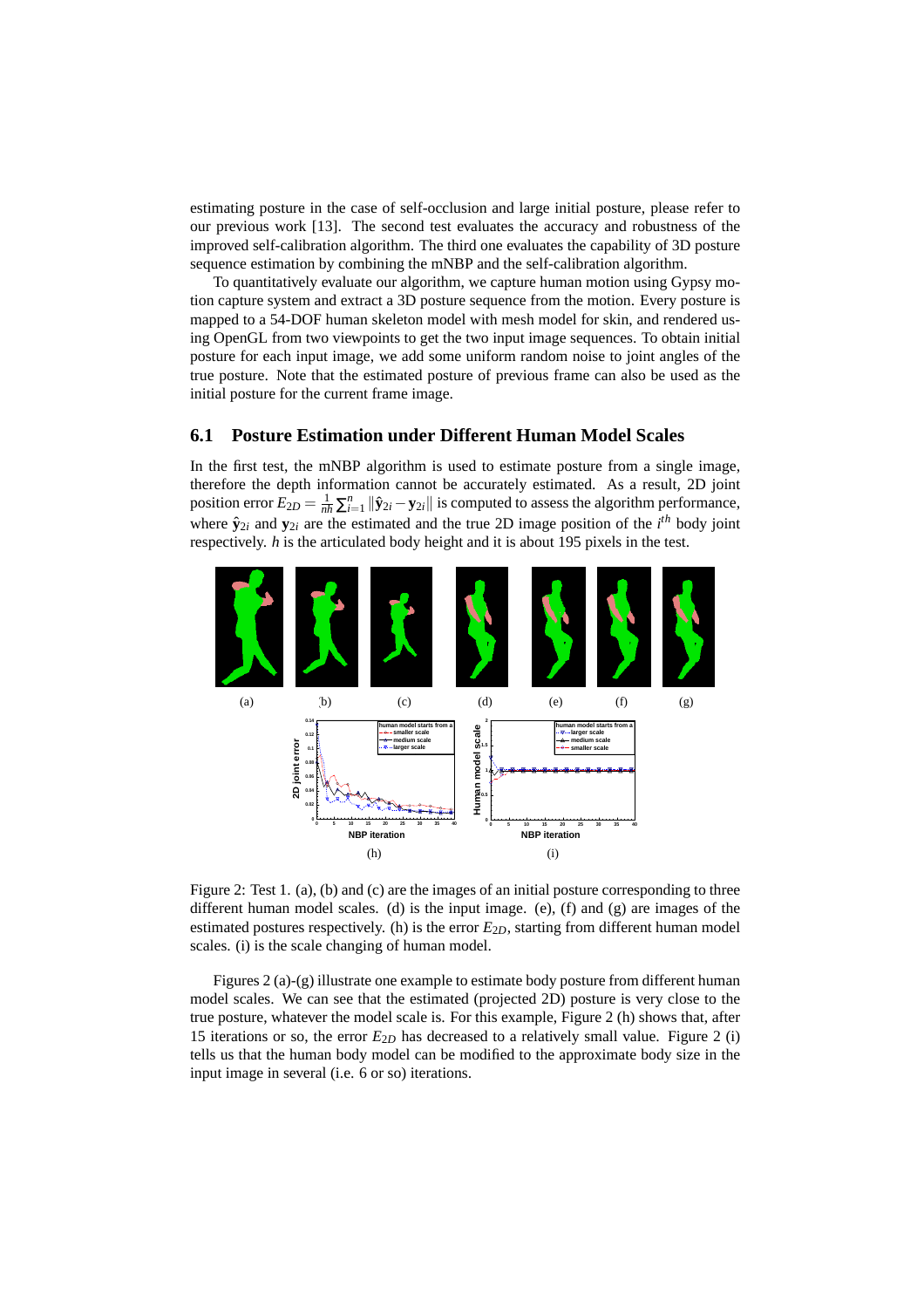#### **6.2 Reconstruction of Camera Motion and Body Posture**

In the second test, a 3D posture sequence of 30 frames are used. We use the orthographic projection of the 3D posture sequence from two fixed viewpoints as the pair of input 2D posture sequences. For each 2D posture pair, uniform random noise of each 2D joint position is increased from 0 to 9% of the body height in both image row and column directions. The two fixed camera relative rotation angles are  $(-10^{\circ}, -60^{\circ}, 20^{\circ})$ .

Three kinds of error measurements are used to assess the self-calibration performance: (1) 3D joint position error  $E_{3D} = \frac{1}{nh} \sum_{t=1}^{l} \sum_{i=1}^{n} ||\mathbf{p}_{ti} - \mathbf{p}_{ti}||$ , where  $\mathbf{p}_{ti}$  and  $\mathbf{p}_{ti}$  are respectively the reconstructed and the true 3D positions of the  $i^{th}$  joint at frame  $t$ ,  $h$  is the body height and it is 195pixels here; (2) camera relative scale error  $E_s = ||\vec{s} - \vec{s}||$ , where  $\vec{s}$  and  $\vec{s}$ are the reconstructed and the true camera relative scales, and *s* is 1 in this test; (3) camera relative rotation error  $E_{rj} = ||\check{\theta}_j - \theta_j||, j = 1, 2, 3$  where  $\check{\theta}_j$  and  $\theta_j$  are the reconstructed and the true rotation angles around the  $j<sup>th</sup>$  axis direction.

In this test, two cases are tested: (1) self-calibration from a pair of 2D input sequences and (2) from a single pair of 2D input images. We use the same error measurements in the second case as in the first one, except that the errors are computed from each individual pair and then averaged over the 30 frames.

Figure 3(a) illustrates that the 3D joint error  $E_{3D}$  increases linearly when 2D joint position noise increases. Because each reconstructed 3D position is determined by the 2D joint positions, large noisy 2D joints obviously will result in large error in 3D joint reconstruction. Figure 3(b) tells us that the error *E<sup>s</sup>* increases little when the camera scale is reconstructed from two sequences. However, when the scale comes from a single pair, the error  $E_s$  increase with respect to 2D joint noise. The result is reasonable because reconstruction from two sequences can capture more statistical information on camera scale compared to the reconstruction from a single pair. The same reason may explain the error  $E_{ri}$  around x-axis (Figure 3(c)) and z-axis (Figure 3(e)).

However, the error  $E_{ri}$  around y-axis (Figure 3(d)) from two sequences is not reduced much compared with that from a single pair. It is reasonable that the 2D joint noise will cause more reconstruction uncertainty in the y-axis direction around which there is a large rotation angle (i.e., −60*<sup>o</sup>* here), which has been verified by our more experiments.

### **6.3 Combination of the mNBP and the Camera Self-calibration**

In the third test, we show that the 3D posture sequence estimation can be accurately estimated from two un-calibrated cameras by iteratively using the modified NBP and the self-calibration algorithms. Almost all the time is spent in the mNBP where each mNBP iteration costs around 20 seconds. Here a pair of sequences of three images are used as the input.

Figure 4(a) illustrates the 3D joint reconstruction error with respect to the iteration. We can see that the error is still relatively large after the first iteration because each 2D posture sequence is estimated from a single image sequence. After the first iteration, the camera relative rotation and scale (Figure  $4(b)(c)$ ) are estimated by the self-calibration algorithm. The 3D joint error has been reduced largely in the second iteration because our modified NBP has been able to use two camera viewpoints' image information. Figure 4(b) and (c) tell us the camera relative rotation and scale can be estimated accurately enough to help improve the 2D posture estimation in the next iteration. Figure 4(d) and (e) respectively illustrate the true and the reconstructed 3D posture of one image pair in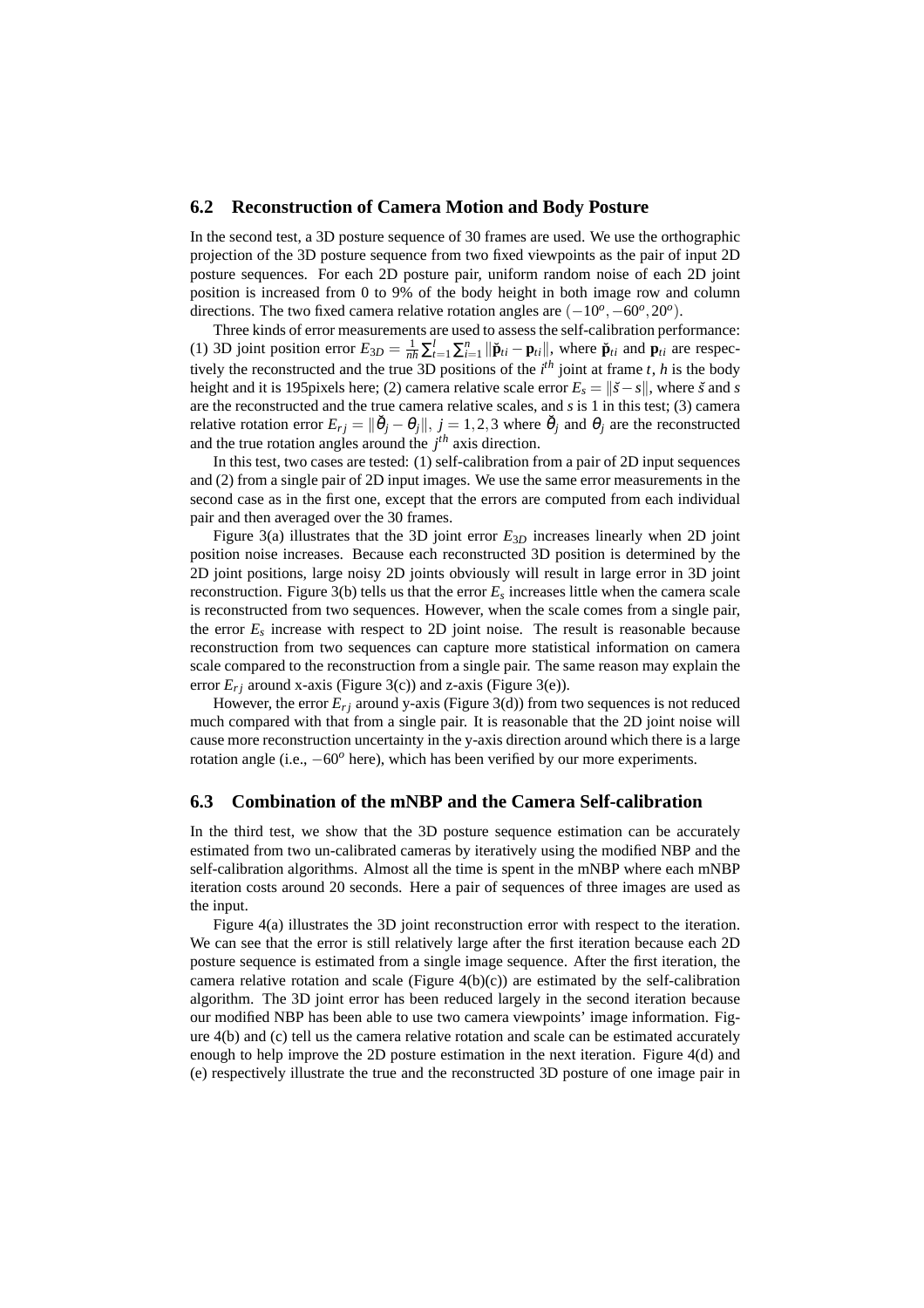

Figure 3: Test 2. The reconstruction errors.

the second iteration, from which we can see that a very similar 3D posture to the truth is obtained in the second iteration.



Figure 4: Test 3. (a) 3D joint error. (b) Camera relative rotation error. (c) The estimated camera relative scale. (d) True posture, and (e) Reconstructed posture, viewed from six viewpoints respectively.

## **7 Conclusion and Future Work**

This paper introduces a modified NBP algorithm and presents an efficient camera selfcalibration algorithm. By combining the two algorithms, 3D posture sequence can be